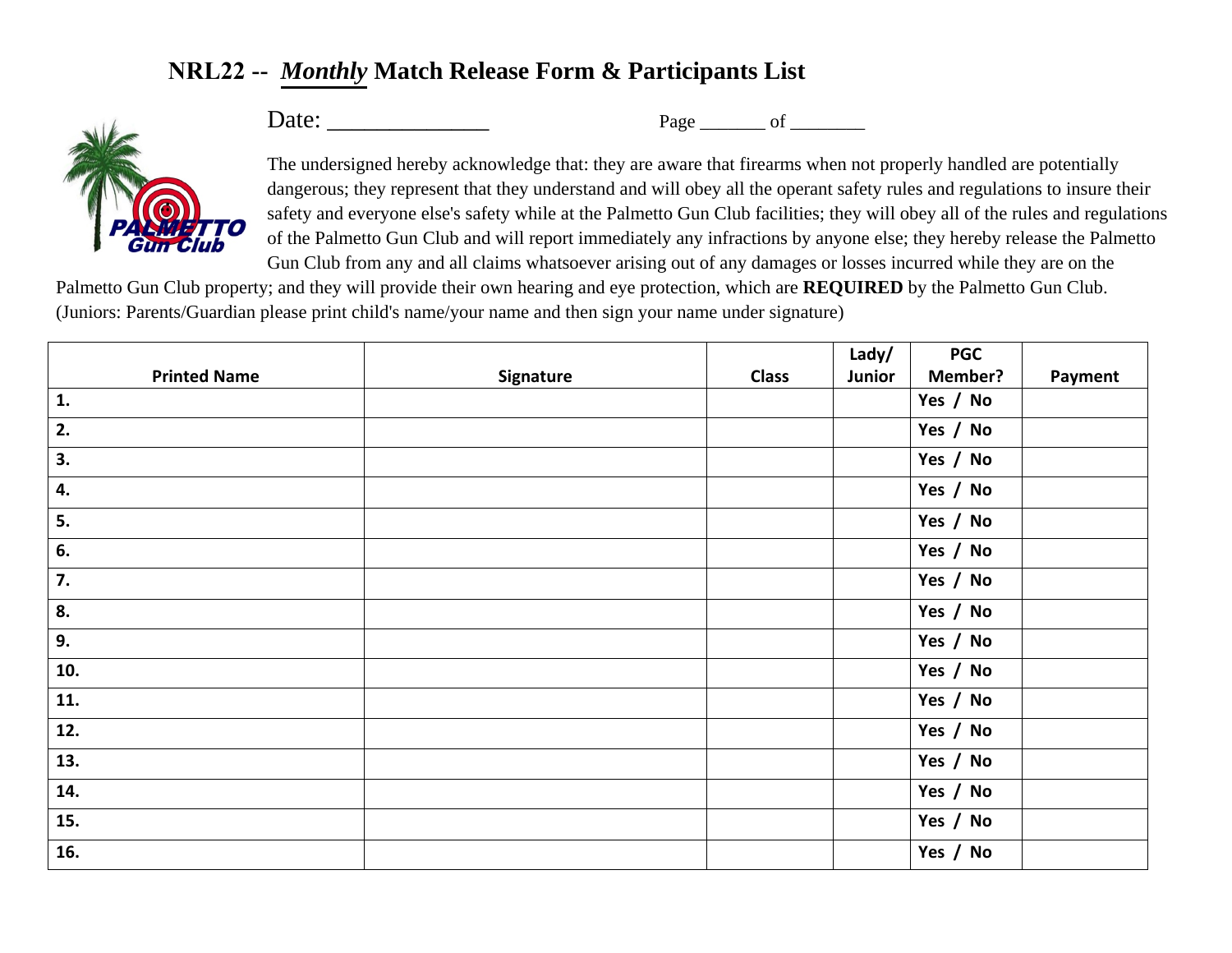## **NRL22 --** *Monthly* **Match Release Form & Participants List**



Date: \_\_\_\_\_\_\_\_\_\_\_\_\_ Page \_\_\_\_\_ of \_\_\_\_\_

The undersigned hereby acknowledge that: they are aware that firearms when not properly handled are potentially dangerous; they represent that they understand and will obey all the operant safety rules and regulations to insure their safety and everyone else's safety while at the Palmetto Gun Club facilities; they will obey all of the rules and regulations of the Palmetto Gun Club and will report immediately any infractions by anyone else; they hereby release the Palmetto Gun Club from any and all claims whatsoever arising out of any damages or losses incurred while they are on the

Palmetto Gun Club property; and they will provide their own hearing and eye protection, which are **REQUIRED** by the Palmetto Gun Club. (Juniors: Parents/Guardian please print child's name/your name and then sign your name under signature)

|                     |           |              | Lady/  | <b>PGC</b>     |         |
|---------------------|-----------|--------------|--------|----------------|---------|
| <b>Printed Name</b> | Signature | <b>Class</b> | Junior | <b>Member?</b> | Payment |
| 17.                 |           |              |        | Yes / No       |         |
| 18.                 |           |              |        | Yes / No       |         |
| 19.                 |           |              |        | Yes / No       |         |
| 20.                 |           |              |        | Yes / No       |         |
| 21.                 |           |              |        | Yes / No       |         |
| 22.                 |           |              |        | Yes / No       |         |
| 23.                 |           |              |        | Yes / No       |         |
| 24.                 |           |              |        | Yes / No       |         |
| 25.                 |           |              |        | Yes / No       |         |
| 26.                 |           |              |        | Yes / No       |         |
| 27.                 |           |              |        | Yes / No       |         |
| 28.                 |           |              |        | Yes / No       |         |
| 29.                 |           |              |        | Yes / No       |         |
| 30.                 |           |              |        | Yes / No       |         |
| 31.                 |           |              |        | Yes / No       |         |
| 32.                 |           |              |        | Yes / No       |         |